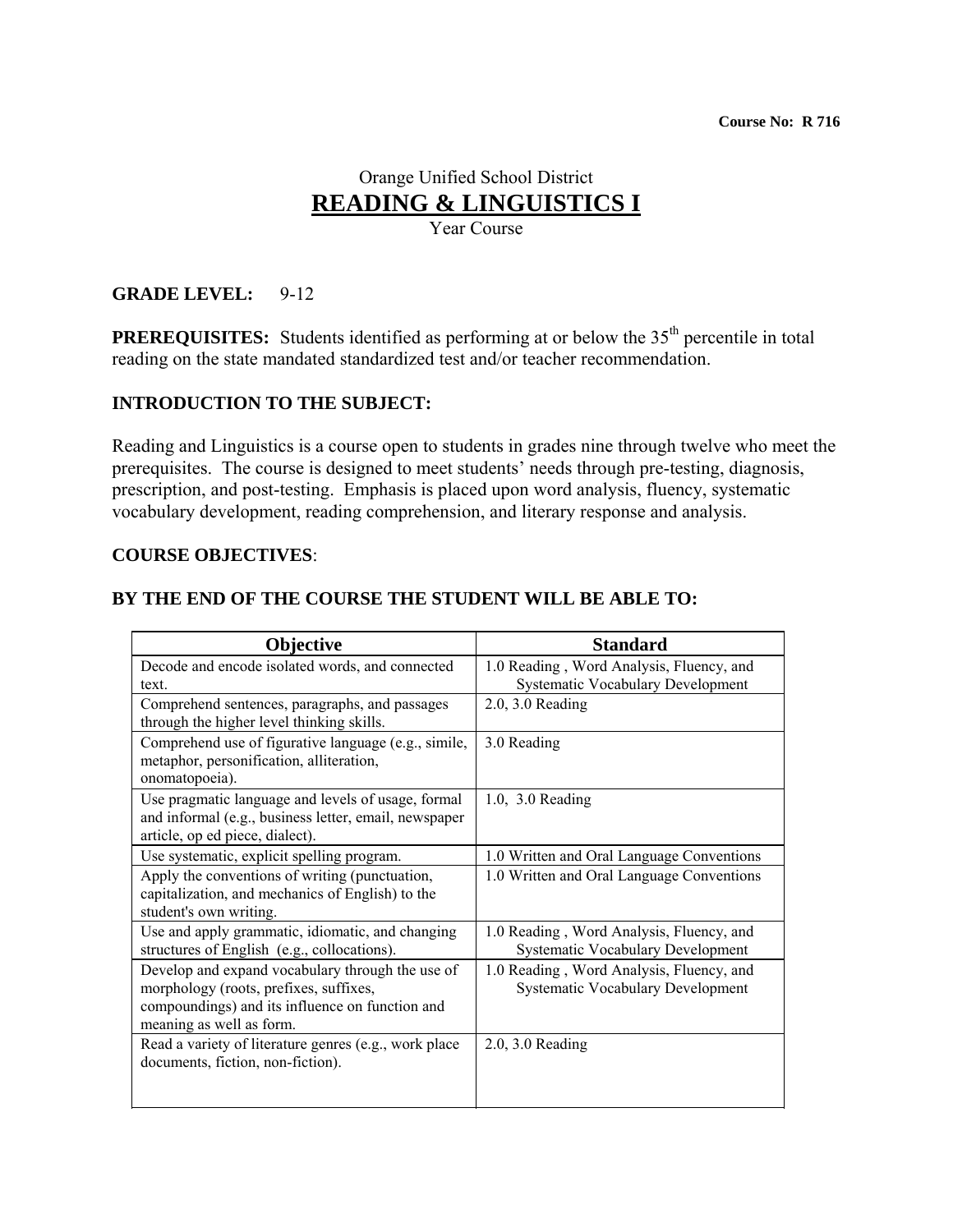| Objective                                                           | <b>Standard</b>                                                                      |  |
|---------------------------------------------------------------------|--------------------------------------------------------------------------------------|--|
| Read common and irregular grade level sight words.                  | 1.0 Reading, Word Analysis, Fluency, and                                             |  |
|                                                                     | Systematic Vocabulary Development                                                    |  |
| Identify words through context, phonetic analysis,                  | 1.0 Reading, Word Analysis, Fluency, and                                             |  |
| structural analysis.                                                | Systematic Vocabulary Development                                                    |  |
| Develop oral reading skills using appropriate                       | 1.0 Reading, Word Analysis, Fluency, and                                             |  |
| phrasing and accurate pronunciation. (ensure                        | <b>Systematic Vocabulary Development</b>                                             |  |
| rhythm, expression and emphasis).                                   |                                                                                      |  |
| Adjust reading rate to purpose of reading and kind                  | 2.0 Reading                                                                          |  |
| of material.                                                        |                                                                                      |  |
| Answer questions on important facts and details.                    | 2.0 Reading                                                                          |  |
| Answer questions on stated sequence or<br>relationships.            | 2.0 Reading                                                                          |  |
| Answer questions on implied ideas or relationships.                 | 2.0 Reading                                                                          |  |
| Identify main idea of passage or selection.                         | 2.0 Reading                                                                          |  |
| Follow written directions.                                          | 2.0 Reading                                                                          |  |
| Make reasonable inferences and generalizations.                     | 2.0 Reading                                                                          |  |
| Make comparisons.                                                   | 2.0 Reading                                                                          |  |
| Identify author's purpose.                                          | 2.0 Reading                                                                          |  |
| Identify mood or tone.                                              | 2.0, 3.0 Reading                                                                     |  |
| Identify writers viewpoint, attitude or feeling.                    | 2.0 Reading                                                                          |  |
| Recognize literary devices and forms.                               | 2.0, 3.0 Reading                                                                     |  |
| Judge accuracy and authenticity of content.                         | 2.0, 3.0 Reading                                                                     |  |
| Relate feeling and characters to own experience.                    | 2.0, 3.0 Reading                                                                     |  |
| Recognize antonyms and synonyms.                                    | 1.0 Reading, Word Analysis, Fluency, and<br><b>Systematic Vocabulary Development</b> |  |
| Identify appropriate meaning of multi-meaning                       | 1.0 Reading, Word Analysis, Fluency, and                                             |  |
| words.                                                              | <b>Systematic Vocabulary Development</b>                                             |  |
| Predict outcome and draw conclusions.                               | 2.0 Reading                                                                          |  |
| Demonstrate ability to locate information (e.g.,                    | 2.0 Reading                                                                          |  |
| alphabetizing, guide words, pronunciation key,                      |                                                                                      |  |
| diacritical marks, table of contents, index, glossary,              |                                                                                      |  |
| appendix, and preface).<br>Use reference materials (e.g., Internet, |                                                                                      |  |
| encyclopedia, and card catalog).                                    | 2.0 Reading                                                                          |  |
| Demonstrate ability to read and interpret:                          | 2.0 Reading                                                                          |  |
| manuals, maps, charts, graphs, menus, tables                        |                                                                                      |  |
| diagrams and other graphic organizers                               |                                                                                      |  |
| technical workplace documents.                                      |                                                                                      |  |
| Demonstrate the ability to:                                         | $\tilde{ }$ Reading                                                                  |  |
| take notes                                                          |                                                                                      |  |
| prepare outlines                                                    |                                                                                      |  |
| summarize materials                                                 |                                                                                      |  |
| sequence items both chronologically and in order of                 |                                                                                      |  |
| importance                                                          |                                                                                      |  |
|                                                                     |                                                                                      |  |
|                                                                     |                                                                                      |  |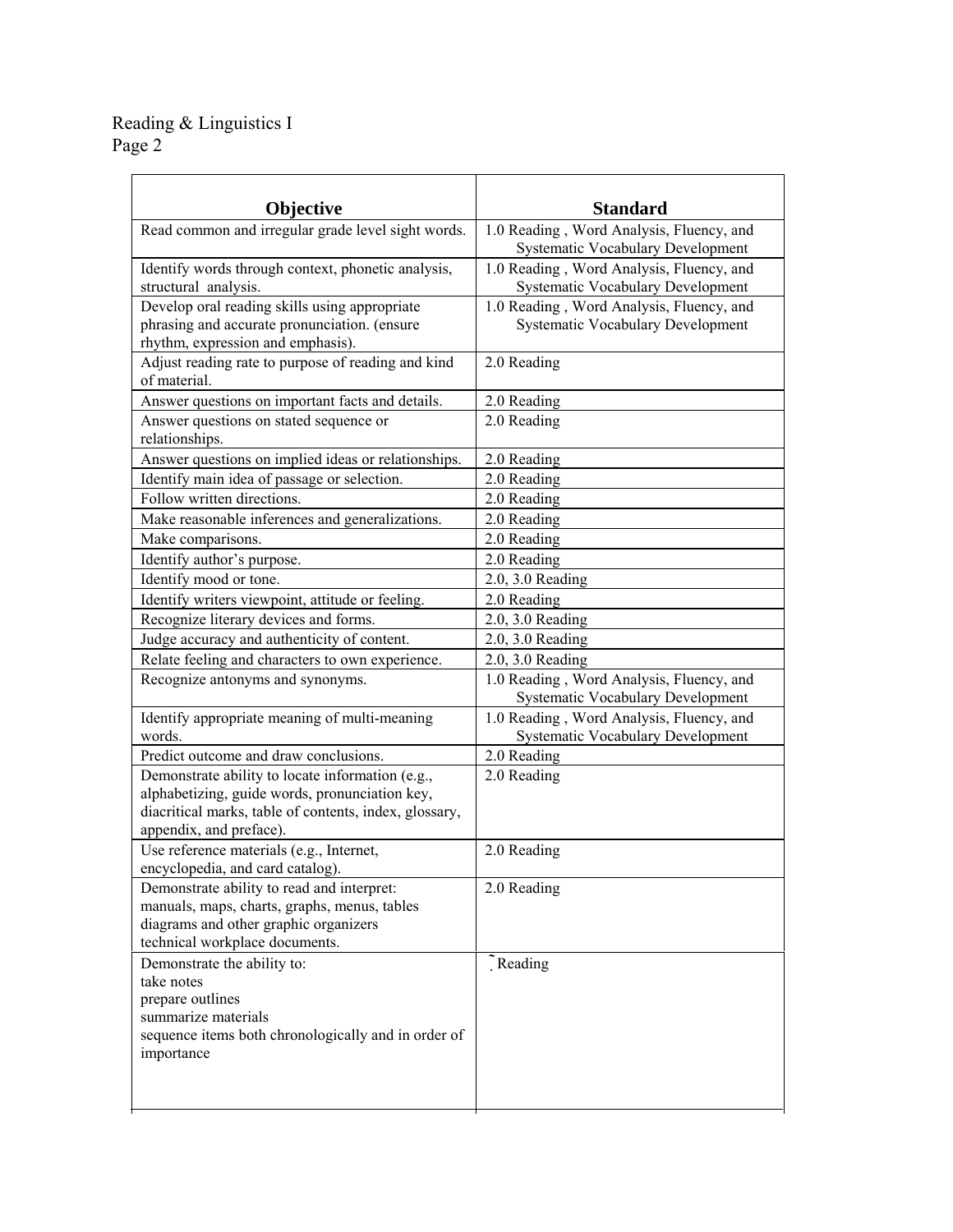| <b>Objective</b>                                                                                                                                                                                          | <b>Standard</b> |
|-----------------------------------------------------------------------------------------------------------------------------------------------------------------------------------------------------------|-----------------|
| classify information                                                                                                                                                                                      |                 |
| formulate meaningful questions                                                                                                                                                                            |                 |
| Practice independent, self-selected, recreational<br>reading through programs or activities such as:<br>SSR, DEAR<br>Accelerated Reader or Reading Counts<br><b>Book Clubs</b><br><b>Literary Circles</b> | 2.0 Reading     |

# **THE CALIFORNIA READING CONTENT STANDARDS GRADE 9**

# **1.0 WORD ANALYSIS, FLUENCY, AND SYSTEMATIC VOCABULARY DEVELOPMENT**: **Students apply their knowledge of word origins to determine the meaning of new words encountered in reading materials and use those words accurately.**

# **Vocabulary and Concept Development**

- 1.1 Identify and use the literal and figurative meanings of words and understand word derivations.
- 1.2 Distinguish between the denotative and connotative meanings of words and interpret the connotative power of words.
- 1.3 Identify Greek, Roman, and Norse mythology and use the knowledge to understand the origin and meaning of new words (e.g., the word narcissistic drawn from the myth of Narcissus and Echo).
- **2.0 READING COMPREHENSION (FOCUS ON INFORMATIONAL MATERIALS): Students read and understand grade-level-appropriate material. They analyze the organizational patterns, arguments, and positions advanced. The selections in Recommended Literature, Grades Nine through Twelve (1990) illustrate the quality and complexity of the materials to be read by students. In addition, by grade twelve, students read two million words annually on their own, including a wide variety of classic and contemporary literature, magazines, newspapers, and online information. In grades nine and ten, students make substantial progress toward this goal.**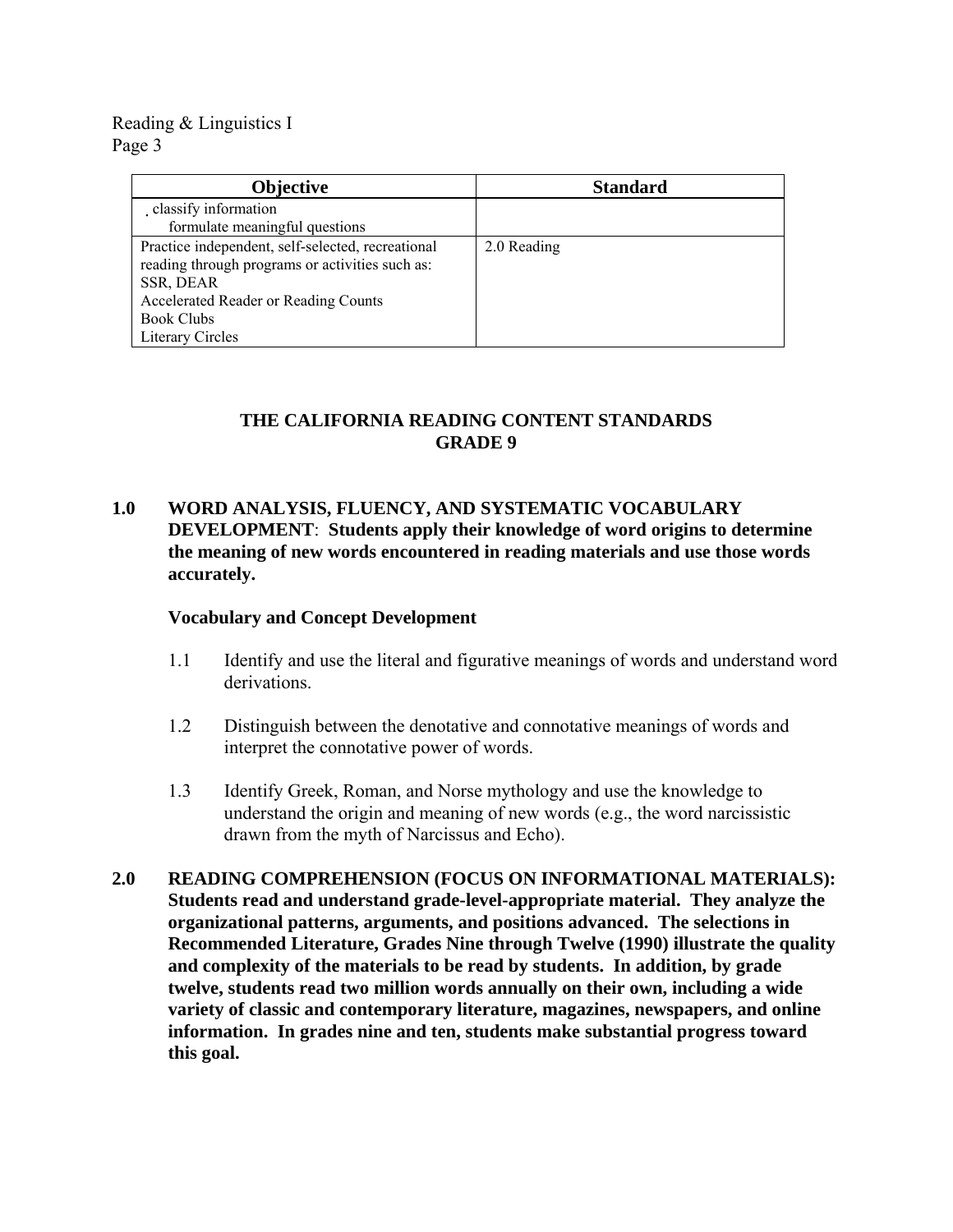# **Structural Features of Informational Materials**

- 2.1 Analyze the structure and format of functional workplace documents, including the graphics and headers, and explain how authors use the features to achieve their purposes.
- 2.2 Prepare a bibliography of reference materials for a report using a variety of consumer, workplace, and public documents.

# **Comprehension and Analysis of Grade-Level-Appropriate Text**:

- 2.3 Generate relevant questions about readings on issues that can be researched.
- 2.4 Synthesize the content from several sources or works by a single author dealing with a single issue; paraphrase the ideas and connect them to other sources and related topics to demonstrate comprehension.
- 2.6 Demonstrate use of sophisticated learning tools by following technical directions (e.g., those found with graphic calculators and specialized software programs and in access guides to World Wide Web sites on the Internet).

# **Expository Critique**

- 2.7 Critique the logic of functional documents by examining the sequence of information and procedures in anticipation of possible reader misunderstandings.
- 2.8 Evaluate the credibility of an author's argument or defense of a claim by critiquing the relationship between generalizations and evidence, the comprehensiveness of evidence, and the way in which the author's intent affects the structure and tone of the text (e.g., in professional journals, editorials, political speeches, primary source material).
- **3.0 LITERARY RESPONSE AND ANALYSIS: Students read and respond to historically or culturally significant works of literature that reflect and enhance their studies of history and social science. They conduct in-depth analyses of recurrent patterns and themes. The selections in Recommended Literature, Grades Nine through Twelve illustrate the quality and complexity of the materials to be read by students.**

# **Structural Features of Literature**

3.1 Articulate the relationship between the expressed purposes and the characteristics of different forms of dramatic literature (e.g., comedy, tragedy, drama, dramatic monologue).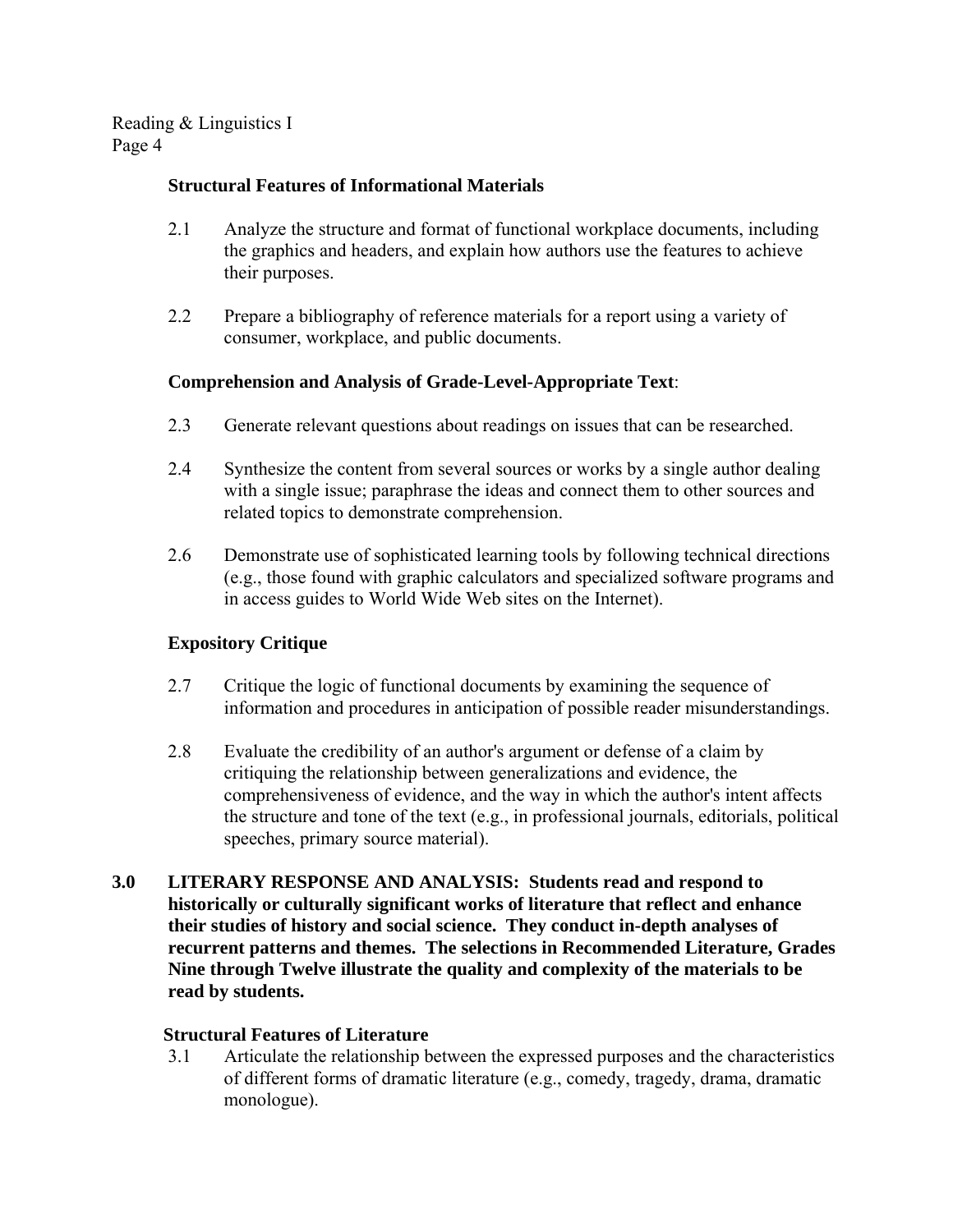3.2 Compare and contrast the presentation of a similar theme or topic across genres to explain how the selection of genre shapes the theme or topic.

# **Narrative Analysis of Grade-Level-Appropriate Text**

- 3.3 Analyze interactions between main and subordinate characters in a literary test ( e.g., internal and external conflicts, motivations, relationships, influences) and explain the way those interactions affect the plot.
- 3.4 Determine characters' traits by what the characters say about themselves in narration, dialogue, dramatic monologue, and soliloquy.
- 3.5 Compare works that express a universal theme and provide evidence to support the ideas expressed in each work.
- 3.6 Analyze and trace an author's development of time and sequence, including the use of complex literary devices (e.g., foreshadowing, flashbacks).
- 3.7 Recognize and understand the significance of various literary devices, including figurative language, imagery, allegory, and symbolism, and explain their appeal.
- 3.8 Interpret and evaluate the impact of ambiguities, subtleties, contradictions, ironies, and incongruities in a text.
- 3.9 Explain how voice, persona, and the choice of narrator affect characterization and the tone, plot, and credibility of a text.
- 3.10 Identify and describe the function of dialogue scene designs, soliloquies, asides, and character foils in dramatic literature.

# **Literary Criticism**

- 3.11 Evaluate the aesthetic qualities of style, including the impact of diction and figurative language on tone, mood, and theme, using the terminology of literary criticism (Aesthetic approach).
- 3.12 Analyze the way in which a work of literature is related to the themes and issues of its historical period (Historical approach).

# **WRITTEN AND ORAL ENGLISH LANGUAGE CONVENTIONS**

English Language Conventions are integral both to Writing and to Listening and Speaking. Thus, these standards have been placed between the other two.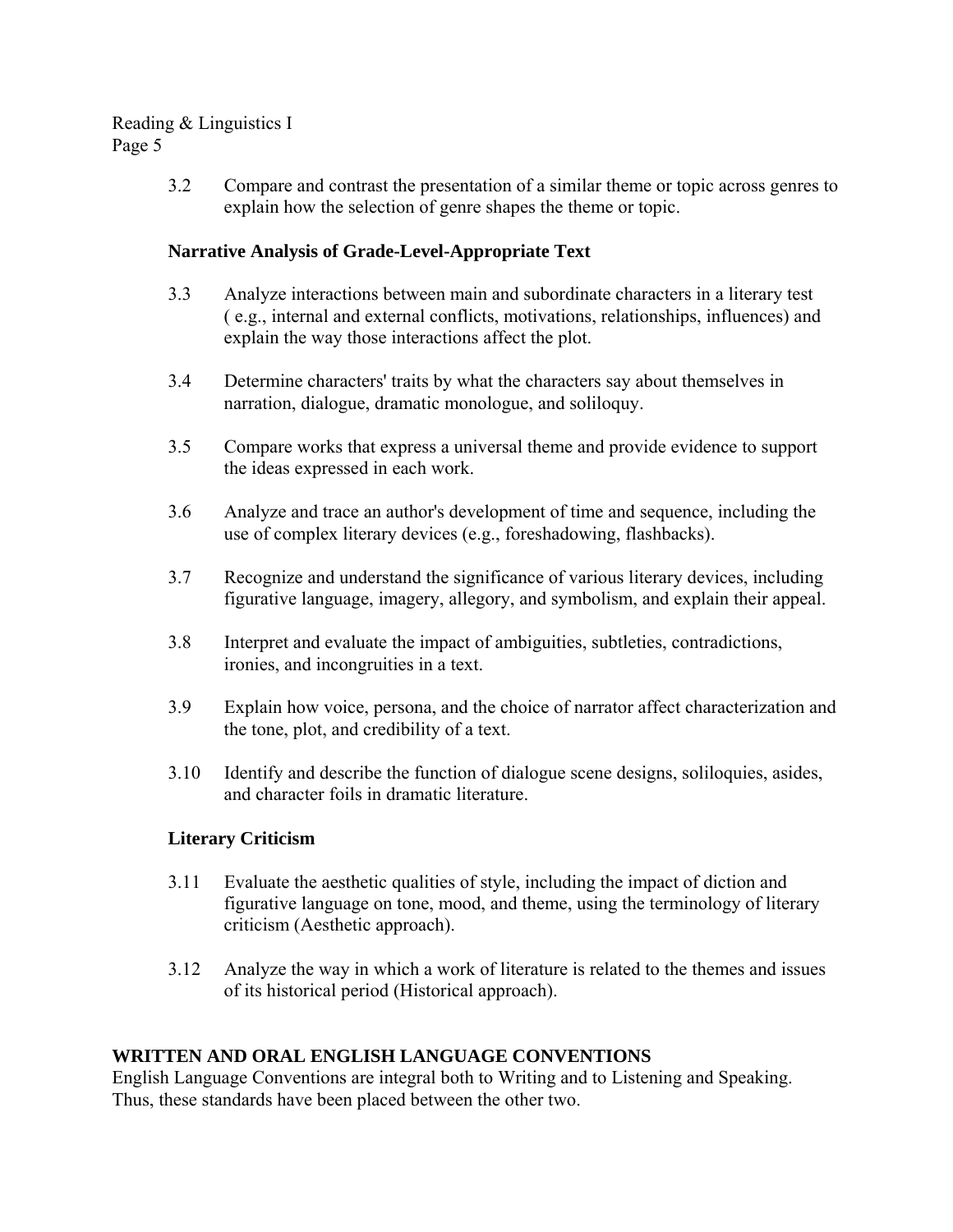# **1.0 WRITTEN AND ORAL ENGLISH LANGUAGE CONVENTIONS: Students write and speak with a command of standard English conventions.**

# **Grammar and Mechanics**

- 1.1 Identify and correctly use clauses (e.g., main and subordinate), phrases, (e.g., gerund, infinitive and participial), and mechanics of punctuation (e.g., semicolons, colons, ellipses and hyphens), usage (e.g., tense consistency), and sentence structure (e.g., parallel structure, properly placed modifiers).
- 1.3 Demonstrate control of grammar, paragraph and sentence structure, diction, syntax, and usage.

# **Manuscript Form**

- 1.4 Produce legible work that shows accurate spelling and correct use of the conventions of punctuation and capitalization.
- 1.5 Reflect appropriate manuscript requirements, including:
	- (1) title page presentation
	- (2) pagination
	- (3) spacing and margins
	- (4) integration of source and support materials (e.g., in-text citation, use of direct quotations, paraphrasing) with appropriate citations.

# **COURSE OVERVIEW AND APPROXIMATE UNIT TIME ALLOTMENTS:**

# **FIRST SEMESTER WEEKS**

- I. Introduction to Reading and Linguistics I 1
	- A. Define Linguistics
	- B. Analyze/self study SAT 9 scores
	- C. Pre-test to determine individual levels (e.g., Gates-McGinitie, Morrison-McCall Spelling Inventory, Accelerated Reading Star Test)
	- D. Reading inventories and attitude surveys
- II. Vocabulary Development 8 Ongoing
	- A. Decoding and encoding
	- B. Phonemic awareness
	- C. Phonics
	- D. Word attack skills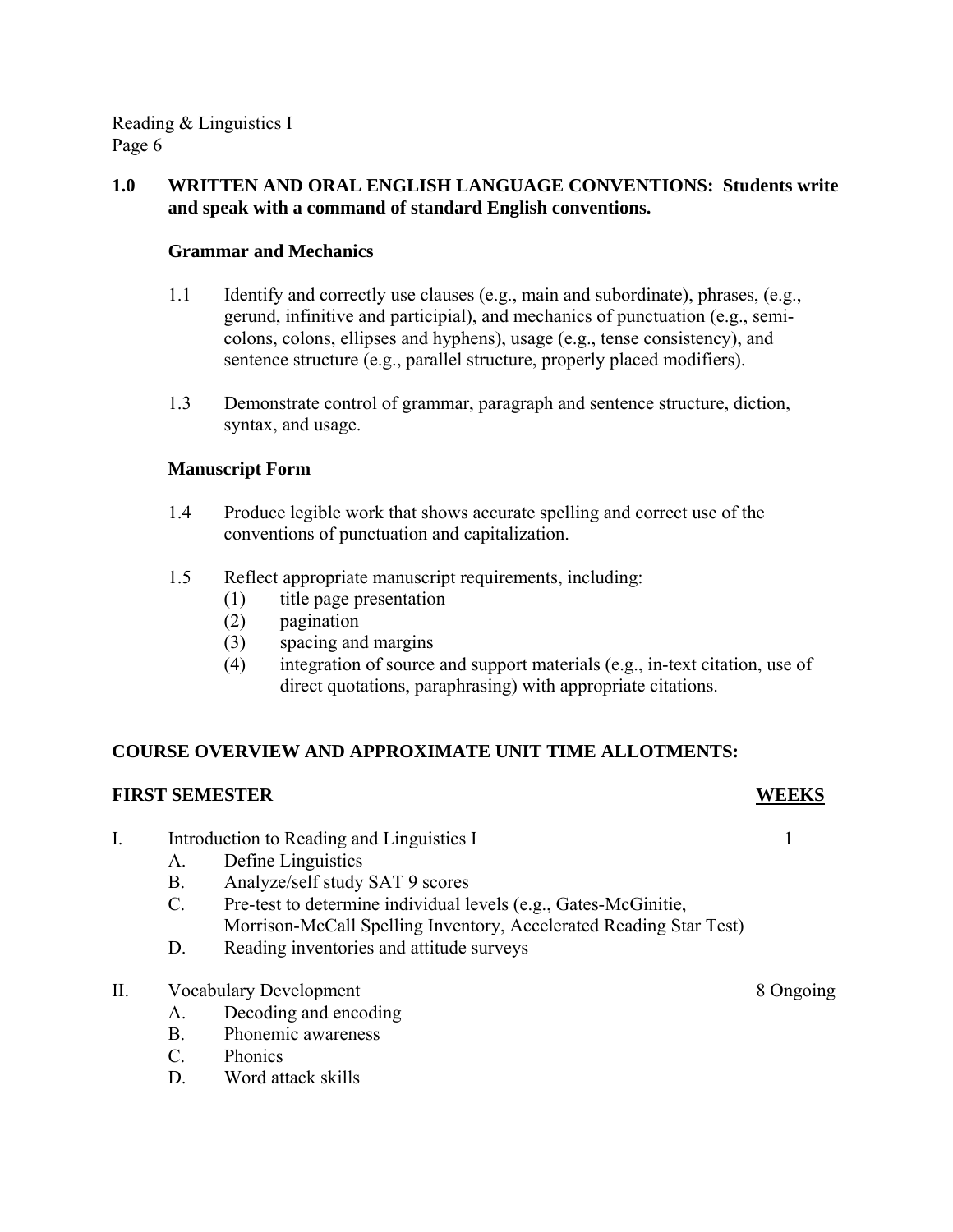- E. Connotation/denotation
- F. Spelling
- G. Morphology
- H. Etymology
- I. Common and irregular sight words
- J. Context clues
- K. Antonyms and synonyms
- L. Appropriate meanings of multi-meaning words
- M. Idioms
- N. Figurative language
- O. Oral reading skills (guided oral reading)

# III. Reading Comprehension Strategies - Non Fiction Focus 9 (utilize these skills with non-fiction as appropriate)

- A. Develop oral reading skills (oral reading to check for understanding)
- B. Identify main ideas/specific details
- C. Note taking
- D. Outline
- E. Summarize
- F. Identify author's purpose (fiction, non-fiction)
- G. Draw conclusions/predict outcomes
- H. Inferences
- I. Identify cause and effect
- J. Comparisons/contrasts
- K. Identify both mood and tone
- L. Identify sequence of events
- M. Following direction
- N. Fact vs. opinion
- O. Locating information
- P. Workplace document
- Q. Maps, charts, graphs, menus, tables
- R. Text structure

#### **SECOND SEMESTER**

- I. Reading Comprehension Strategies Fiction Focus 9 (utilize these skills with fiction as appropriate)
	- A. Develop oral reading skills (oral reading to check for understanding)
	- B. Identify main ideas/specific details
	- C. Note taking

# **WEEKS**